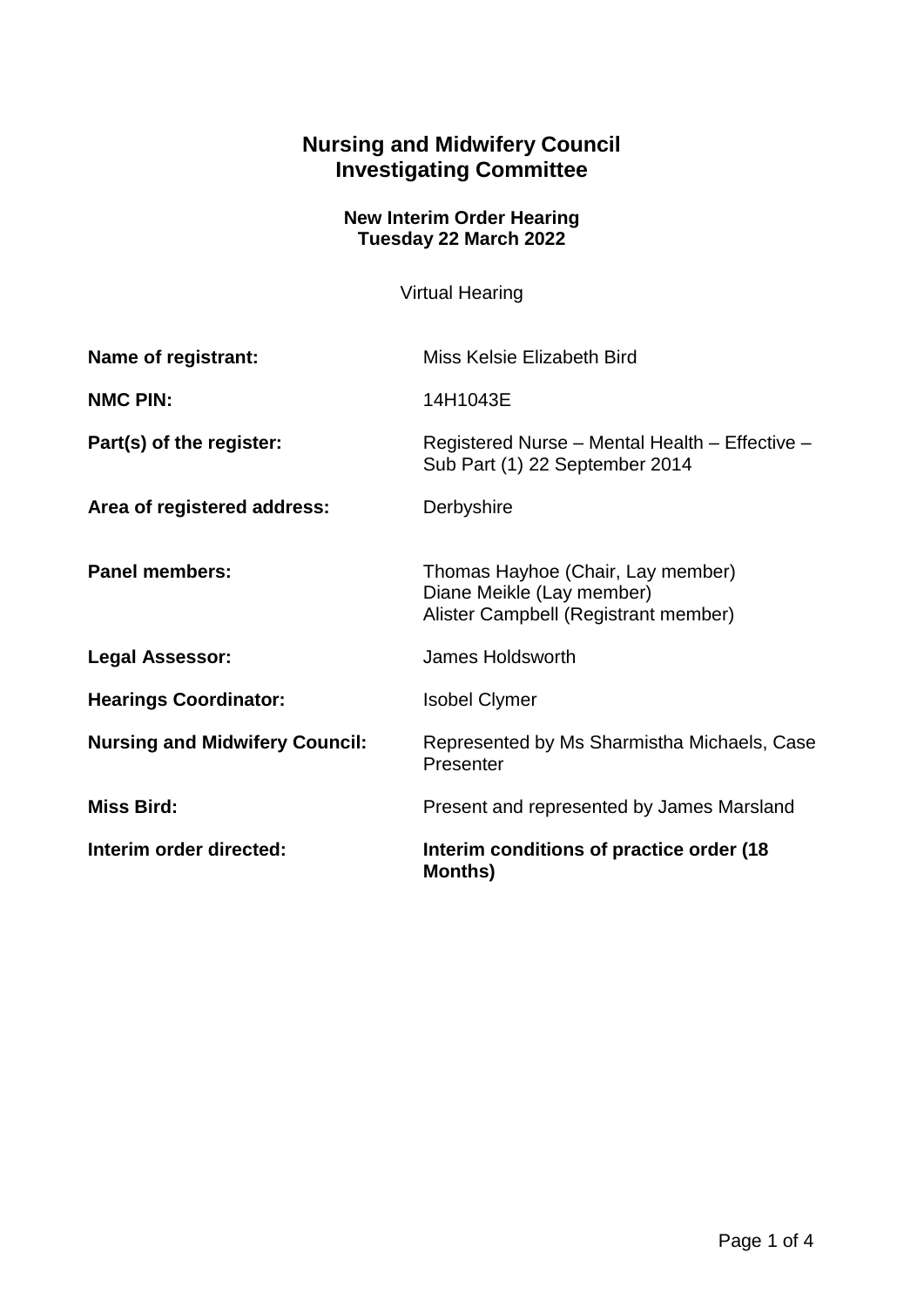## **Decision and reasons on interim order**

The panel decided to make an interim conditions of practice order for a period of 18 months.

The panel has determined that the following conditions are proportionate and appropriate:

'For the purposes of these conditions, 'employment' and 'work' mean any paid or unpaid post in a nursing, midwifery or nursing associate role. Also, 'course of study' and 'course' mean any course of educational study connected to nursing, midwifery or nursing associates.

- 1. You must limit your nursing practice to one substantive employer, which is not an agency.
- 2. You must ensure that you are supervised at any time you are working. This supervision must consist of fortnightly meetings with your supervisor to discuss your workload, clinical performance, and leadership.
- 3. You must obtain a report from your line manager every 6 months and send it to your NMC Case Officer prior to your next hearing. Each report must contain details of your:
	- a) clinical performance,
	- b) compliance with these conditions
	- 4 You must keep the NMC informed about anywhere you are working by:
		- a) Telling your case officer within seven days of accepting or leaving any employment.
		- b) Giving your case officer your employer's contact details.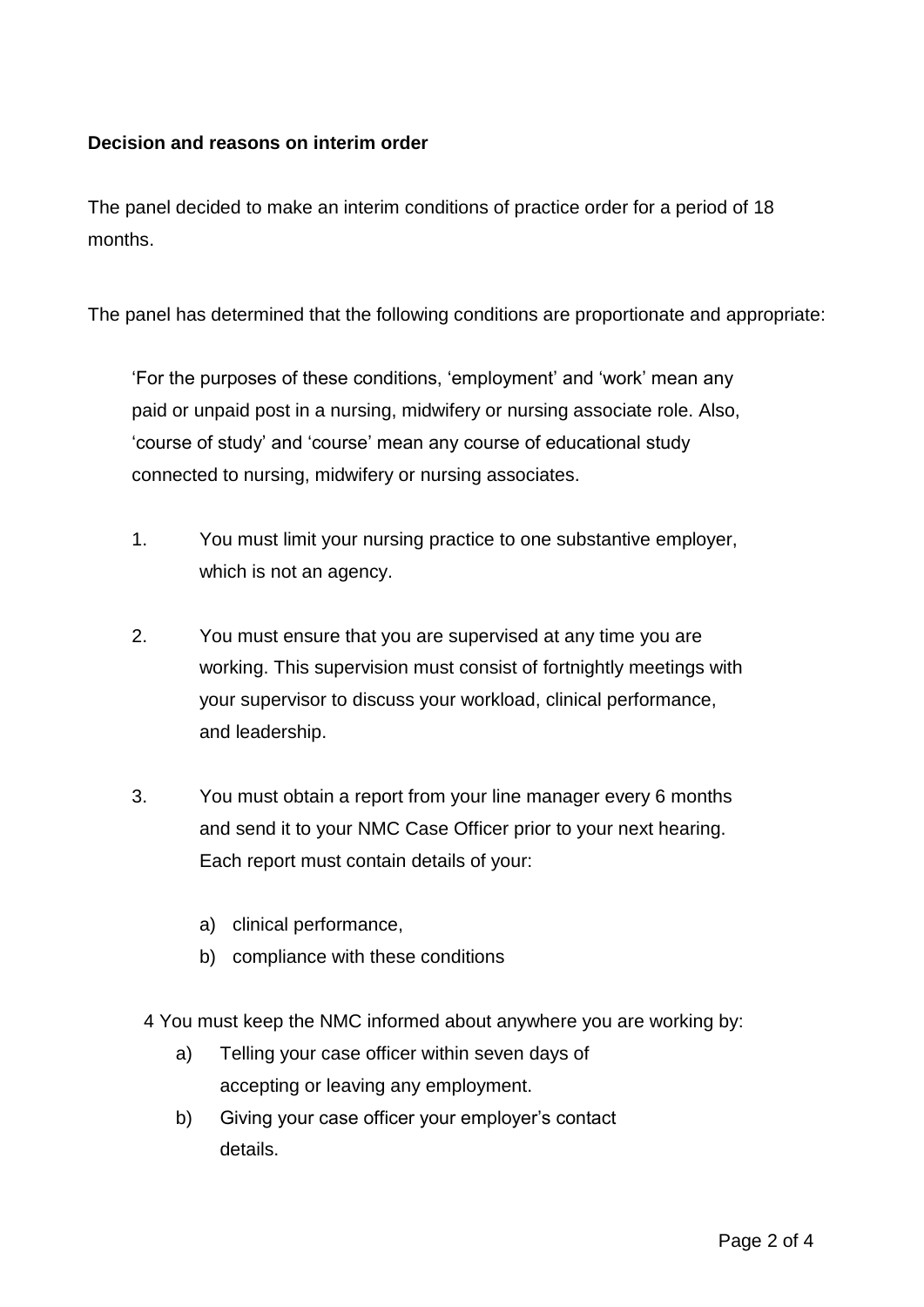- 5. You must keep the NMC informed about anywhere you are studying by:
	- a. Telling your case officer within seven days of accepting any course of study.
	- b. Giving your case officer the name and contact details of the organisation offering that course of study.
- 6. You must immediately give a copy of these conditions to:
	- a. Any organisation or person you work for.
	- b. Any agency you apply to or are registered with for work.
	- c. Any employers you apply to for work (at the time of application).
	- d. Any establishment you apply to (at the time of application), or with which you are already enrolled, for a course of study.
	- e. Any current or prospective patients or clients you intend to see or care for on a private basis when you are working in a self-employed capacity
- 7. You must tell your case officer, within seven days of your becoming aware of:
	- a. Any clinical incident you are involved in.
	- b. Any investigation started against you.
	- c. Any disciplinary proceedings taken against you.
- 8. You must allow your case officer to share, as necessary, details about your performance, your compliance with and / or progress under these conditions with:
	- a. Any current or future employer.
	- b. Any educational establishment.
	- c. Any other person(s) involved in your retraining and/or supervision required by these conditions